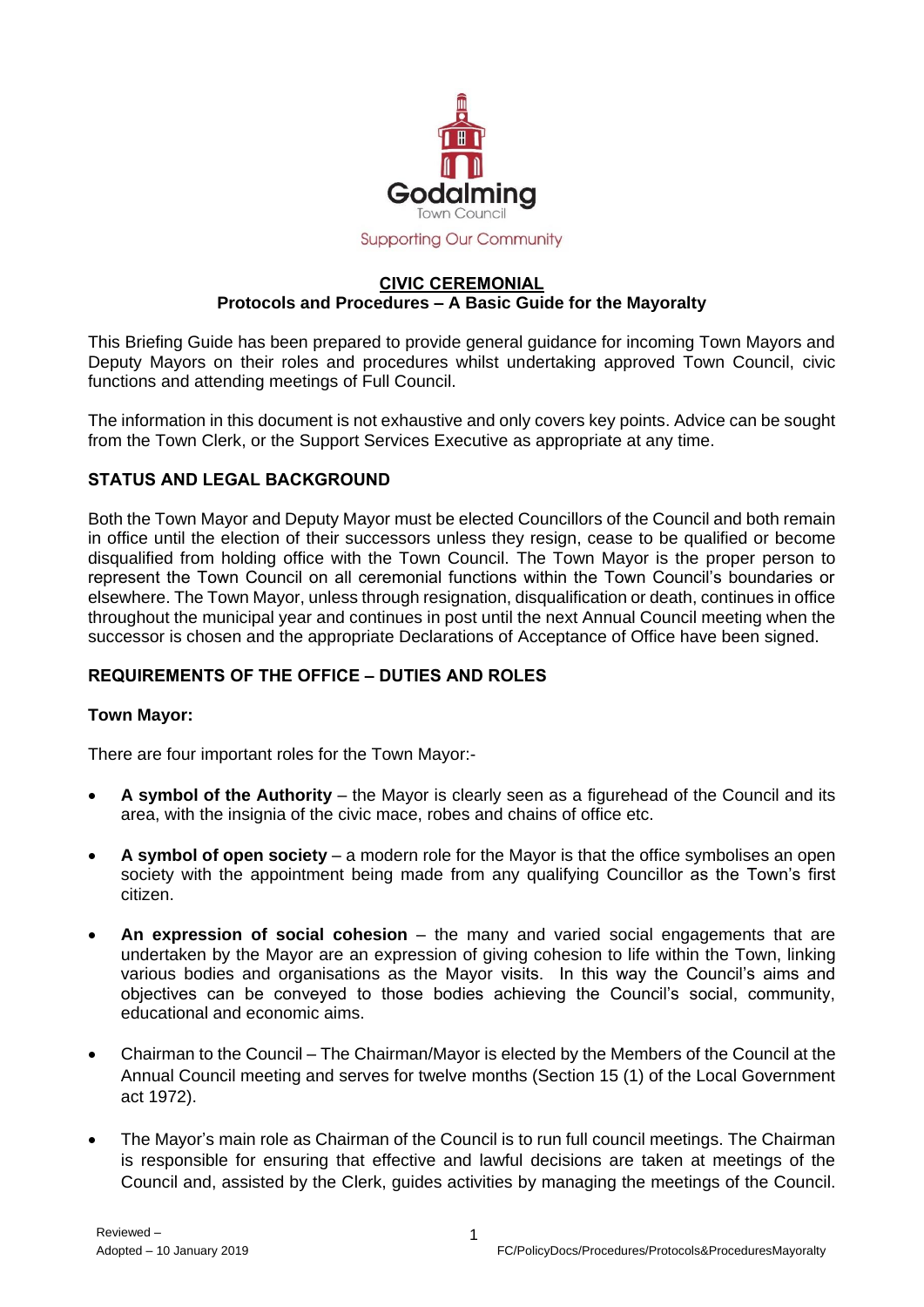The Chairman is responsible for involving all councillors in discussion and ensuring that councillors keep to the point. The Chairman summarises the debate and facilitates the making of clear resolutions and is responsible for keeping discussions moving so that the meeting is not too long. The Chairman has a casting vote. His/her first vote is a personal vote as a Member of the Council. If there is a tied vote, the Chairman can have a second, casting vote.

The Mayor will often be the public face of the Council and will represent the Council at official events and may be asked to speak on behalf of the Council. In such circumstances they should only express the agreed views of the Council and not their personal views.

The Chairman cannot legally make a decision on behalf of the Council.

## Deputy Mayor:

The Deputy only has a civic legal and royal status in the absence of the Mayor, therefore:

- Invitations to functions should not be sent to (or solicited by) a Deputy Mayor. The Deputy Mayor should not attend functions in his/her own right, but only when deputising for the Mayor.
- All invitations should be sent for consideration by the Mayor and if the Mayor cannot attend, it may be appropriate to "pass down" an invitation. This, however, should not be automatic or necessarily desirable and is the decision of the Mayor in liaison with the Support Services Executive. With over 300 civic functions each year, it is inevitable that the Mayor will need to decline a proportion of functions to undertake this substantial workload.

## **THE DEMANDS OF BECOMING A TOWN MAYOR/DEPUTY MAYOR**

Being a Town Mayor is different to being a Councillor. Consequently, before taking on this demanding role, Councillors should consider the following which will be affected during their year in office:-

- The effect of becoming Mayor on family and friends
- The effect on a career or job
- The effect on a political career
- The effect on personal and religious beliefs
- The pomp, circumstance and protocols that are involved
- The effect on non-Council interests
- The effect on the Mayoral partner
- The effect on a Mayor's relationships with other Councillors
- The effect on the Mayor's relationships with his/her constituents

# **THE CIVIC YEAR**

During the civic year, the Mayor supports a wide variety of events throughout the area. The Mayor receives invitations to all kinds of events, functions and engagements and each invitation is considered equally. Invitations to functions should not be sent directly to (or solicited by) the Mayor. If the Mayor cannot attend a function, the Deputy Mayor may be asked to attend on his/her behalf.

Duties which the Mayor may carry out include:

- Acting as host on behalf of the Council at functions organised by the Council.
- Attending functions and engagements in Godalming and on occasion outside the town, as a ceremonial representative of the Council.
- Undertaking official openings or presentations on behalf of the Council.
- Organising events to raise funds for the Mayor's chosen charities.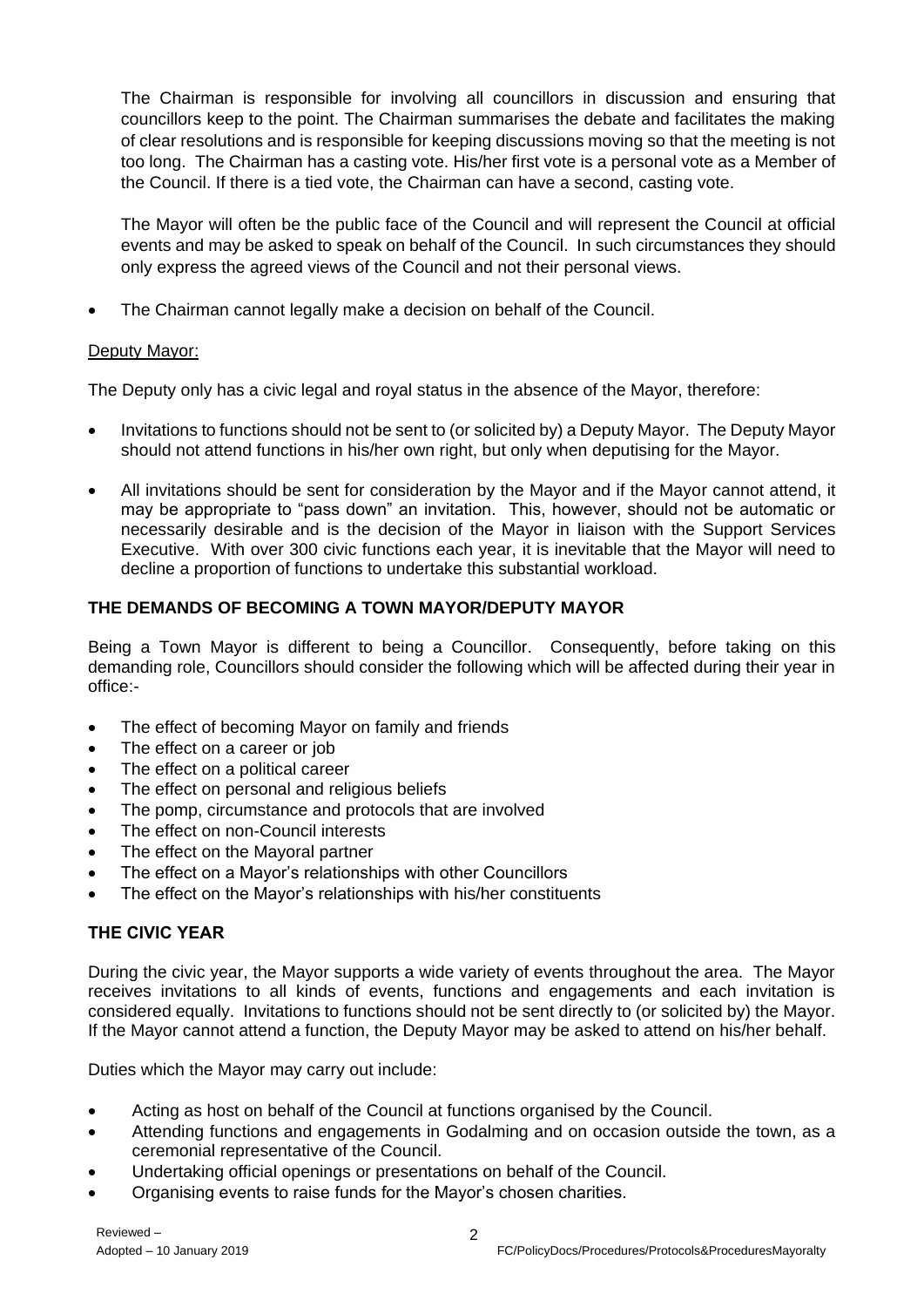Representing the Council during Royal, Celebrity or VIP visits to the town.

The Mayor may choose their own escort who can be either a spouse/partner, fellow Councillor, family member or friend. The escort will be referred to as the Mayoress or Consort, as appropriate. The escort is entitled to equivalent respect and dignity whenever accompanying the Mayor on Civic Engagements, but cannot attend as Mayoress/Consort at a function if the Mayor is not present.

### **SUPPORT FOR THE MAYOR**

Day to day support for the Mayor is provided by the Support Services Executive under the general direction of the Town Clerk. The Support Services Executive is an employee of Godalming Town Council who, as well as carrying out other duties for the Council, assists the Mayor during his/her term of office.

The Support Services Executive will arrange an induction meeting with the new Mayor, once elected at the Annual Council Meeting of the Town Council, to review the civic year, discuss lines of communication, diary management, and specific support required. Each Mayor may have different needs or preferences in the way they wish to be supported.

The Support Services Executive receives invitations for the Mayor at the Council offices and as soon as is practically possible, the Mayor will be notified of the invitations (usually at the weekly callover meeting, or earlier if necessary). A programme of confirmed events will be distributed weekly. On occasion, the Mayor may be personally approached to attend an event, these requests should be directed to the Support Services Executive in order to avoid any confusion or double bookings – please see the Protocol on the Acceptance of Invitations attached.

The Mayor will be asked to respond as to whether or not they wish to attend, and advise whether their escort will be accompanying them. If the Mayor cannot attend the Deputy Mayor may be requested to attend on the Mayor's behalf.

Once it has been confirmed who, if anyone, is attending, an appropriate response will be sent to the host by the Support Services Executive, who will also check on any details regarding the event, e.g. if a speech or any specific duty is required, dress code, insignia preferred, transport, parking arrangements etc.

All correspondence for the Mayoralty is kept in the Council offices and it is courteous of the Mayor to send a letter of thanks to his/her host after the event.

Royal & Significant Events/Visits (Min No. 301/06 refers)

For significant events (such as Royal visits) when both the Mayor and Deputy Mayor are unable to attend then the Town Council should be represented by the most recent past Mayor who is available and willing to attend providing that such past Mayor is still a serving Godalming Town Councillor.

The Sergeant-at-Mace will liaise with the Support Services Executive regarding the arrangements for Civic Events, carrying out his/her duties as the Council Mace Bearer.

### **THE MAYOR'S CHARITY**

The Mayor may, if they so wish, raise funds for local charities in Godalming. It is advisable to choose one main or two charities or good causes and the Mayor should advise the Support Services Executive at the induction meeting. The chosen charities will be formally notified by the Support Services Executive and all funds raised at events will be held according to the protocol for Mayoral Charities & Handling of Funds (attached) and presented at the end of the year in office.

During the Mayor's term of office, it is recommended that a main fundraising event is held for the nominated charities. Events must be cost neutral to the Council, although the Council will grant two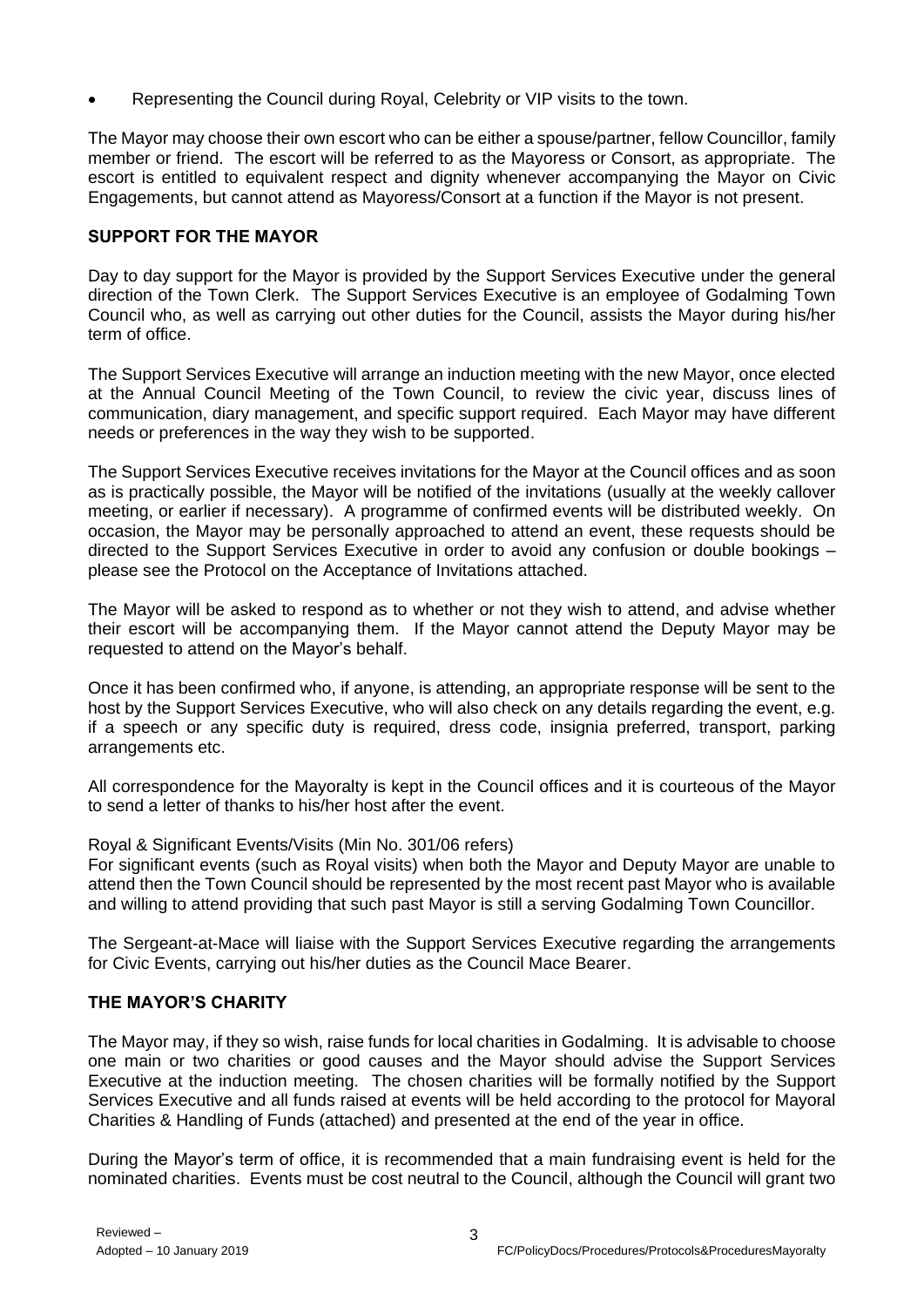uses of its community buildings in support of mayoral fund raising events. The Support Services Executive will be able to advise on suitable events.

Funds raised for the Mayor's charities cannot be used for any other purpose than as a donation to the aforementioned charities, save to cover all reasonable costs associated with raising the funds.

### **Cheque Presentation**

The Mayor will announce the total amount raised for his/her charities at the end of the term of office and may wish to present cheques to the nominated charities at the Annual Town Meeting.

## **CIVIC ALLOWANCES AND WHAT EXPENSES CAN BE MET**

The incumbent Mayor will be informed of the Mayoral expenses agreed by the Council. These allowances may be used to meet related expenses for the costs of being in office including:

- clothing
- collections
- sending flowers
- partner's clothing
- donations to charities
- purchase of raffle tickets
- purchase of tickets for mayoralty events (limited to one guest)
- personal hospitality (inc. drinks, lunches and dinners)
- one off civic events to meet travel costs or fund raising events tickets
- the annual civic dinner
- mayor-making reception and supper (except that guests are expected to pay for their own supper)
- refreshments and other expenses for civic service
- Mayor's Christmas card
- gifts (including twinning)
- travel and accommodation (including twinning)

By convention the Allowance is managed by the Responsible Finance Officer and all payments are made via the Godalming Town Council account and therefore the expenditure has to be made in accordance with the Town Council's Financial Regulations and is subject to audit. It is possible to pay the Allowance straight to the Mayor and have the Mayor meet all necessary expenses directly, however, this is inadvisable because if the Allowance is paid directly to the Mayor it is deemed to be a taxable benefit. At the end of the year if the Mayoral Allowance has been overspent then the Mayor is asked to pay the balance to the Town Council. If the Allowance is underspent then the balance is returned to Council funds.

The Town Council requires all Councillors including the Mayor to make declarations of any gifts or hospitality received, whether accepted or declined. The record book for declarations is kept by the Town Clerk. The declaration should be made before the end of 28 days beginning with the day of receipt/acceptance.

### **CIVIC INSIGNIA, ROBES, CHAIN AND MACE**

It is customary for the Mayor to wear the ceremonial robes of office and regalia for all Full Council including the Statutory Annual Meeting (Mayor Making). The other civic occasions upon which the Mayor will wear the robes are:

- Civic Service of the Godalming Town Council
- Civic Receptions (but the robe will be removed prior to being seated for a meal)
- Remembrance Sunday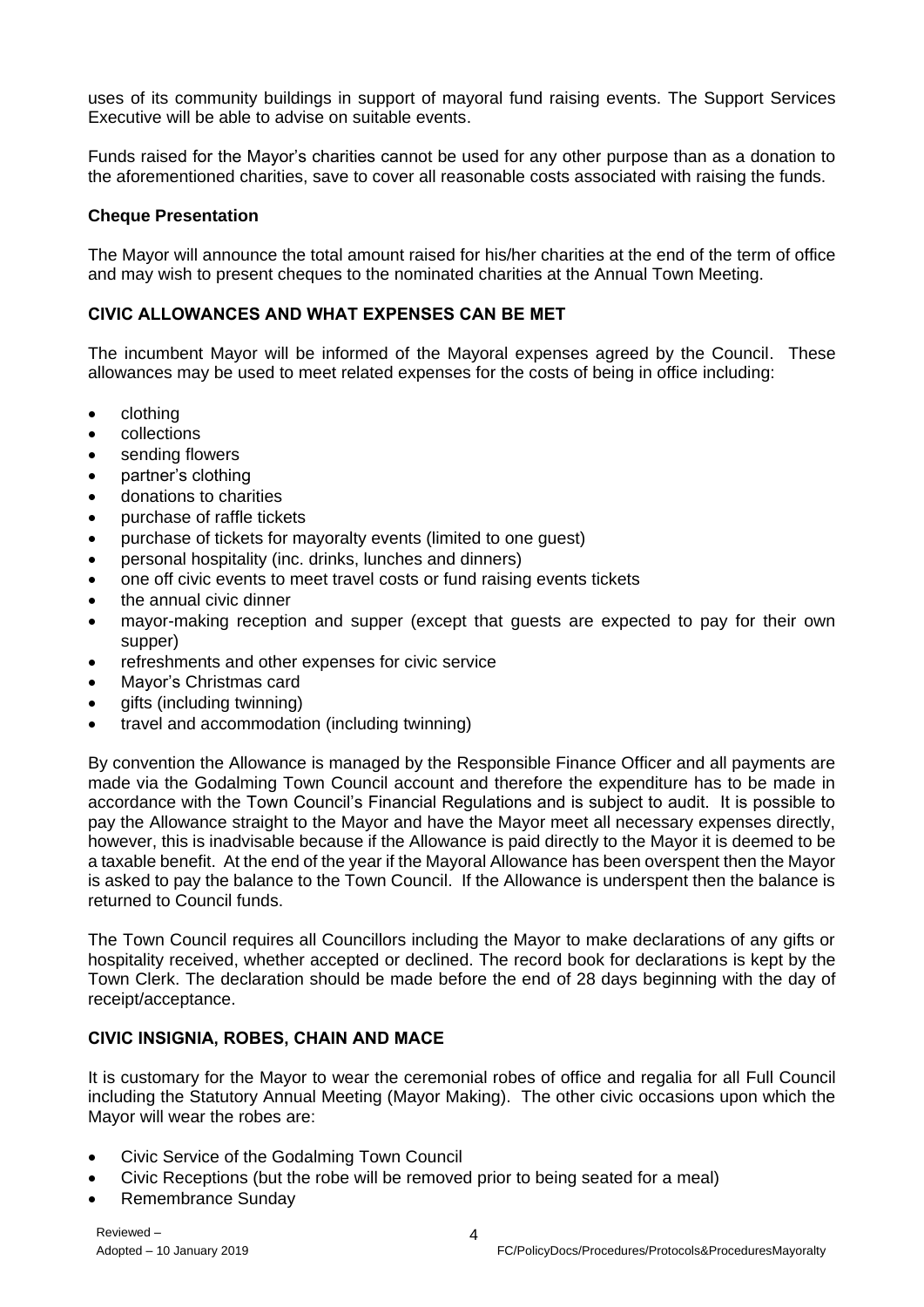• Town Dav

The Town Mayor and Deputy Mayor each have separate, chains and badges. The Deputy Mayor may not wear the Mayor's robes or chain, when undertaking civic events.

The Town Mayor or Deputy Mayor should not wear any civic insignia in another Town, District or Parish areas without the express permission of that Council, this is requested by the Support Services Executive.

When wearing official robes and hats the Mayor/Deputy Mayor (male) should remove their hats and females should bow:-

- acknowledging salutes
- during the playing of the National Anthem
- in the presence of a member of the Royal family
- as each section passes the salute
- when the colours pass

It is traditional for outgoing Mayors to be given a past Mayor's badge of office.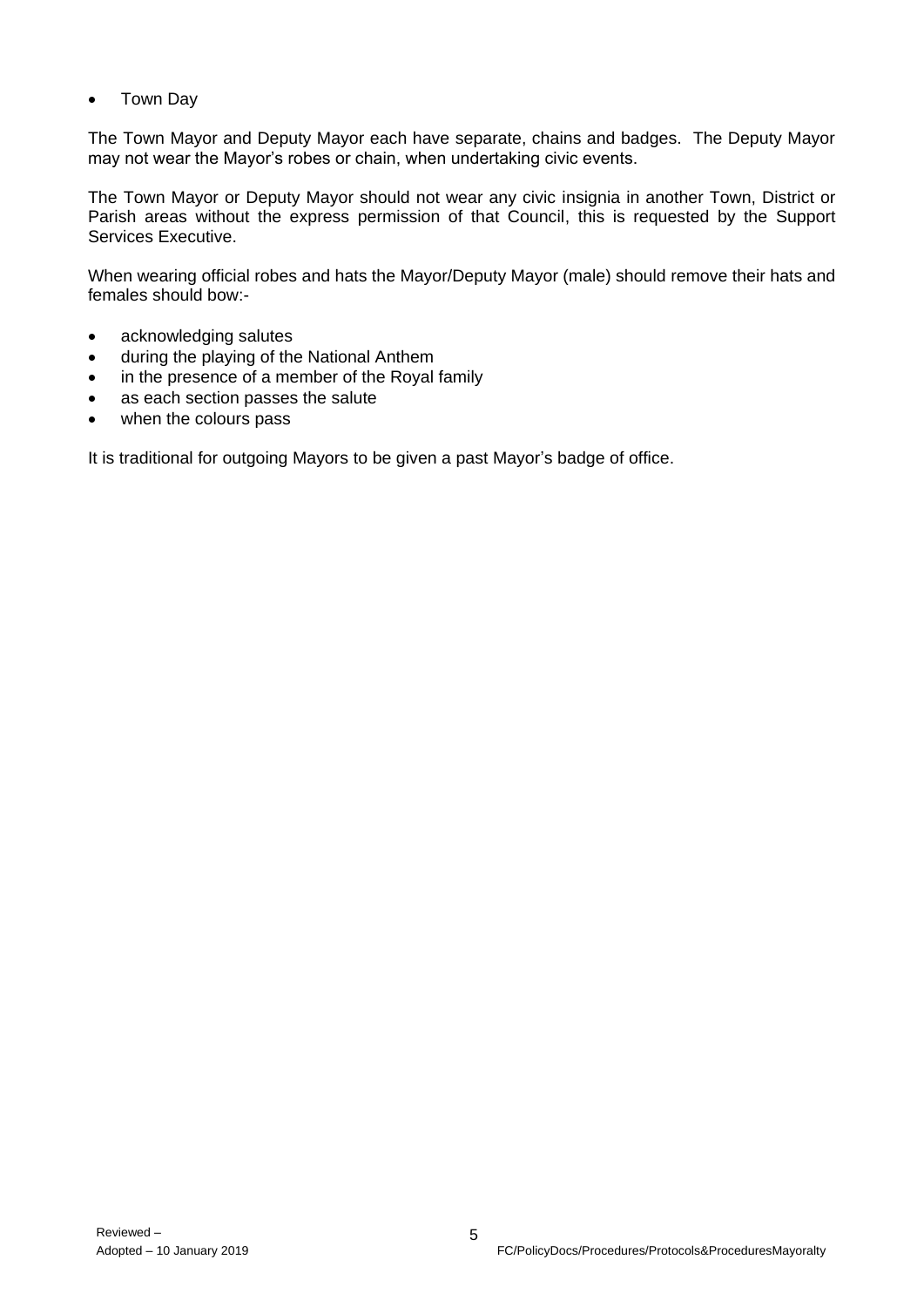# **PROTOCOL ON THE ACCEPTANCE OF INVITATIONS**

The diary of the Mayor's engagements is maintained by the Support Services Executive. All invitations to the Mayor should be received through the office and while inevitably some organisations and individuals will approach the Mayor directly, the Mayor must ask that organisation/individual to liaise direct with the office. If the Mayor accepts an invitation that has not been directed through the office then that is a personal engagement and not a Mayoral one<sup>1</sup>. Note: it is considered bad form for the Mayor to solicit invitations.

All new invitations are presented to the Mayor at the weekly callover meeting with the Support Services Executive (unless the timescale is short in which case the Support Services Executive will contact the Mayor by phone or E-Mail). If the Mayor is unable to accept an invitation then the Deputy Mayor will normally be asked to attend as the Mayor's representative (though the Mayor may decide this is unnecessary).

For events when both the Mayor and Deputy Mayor are unable to attend and the Mayor deems that a Town Council representative is required then the Town Council should be represented by the most recent past Mayor who is available and willing to attend providing that such past Mayor is still a serving Godalming Town Councillor.

Once the Mayor has indicated at a callover meeting that they wish to accept an invitation then the Support Services Executive sends a formal acceptance and asks for an Attendance Form to be completed supplying all the necessary information for the Mayor to complete the engagement. Once the acceptance letter has been despatched the engagement should be considered a firm arrangement.

The Mayor then receives a weekly programme of appointments – with all Attendance Forms, tickets and other documentation. It is expected that the Mayor will take relevant tickets or invitations to an event.

<sup>1</sup> *Note: While this seems bureaucratic, experience shows that it is only possible to keep a record of the order of invitations and the date they are received when all are handled in the office; in the past appointments have been missed because the engagement was not handled through the office causing embarrassment to the Mayor and disappointment to the organisation that expected the Mayor's attendance. There are also issues of insurance to be considered – the Mayor and civic regalia are insured when on Mayoral business but this can only be demonstrated if the office has handled the appointment. Also, if the Mayor's diary were not kept as a public record and open to inspection under the terms of the Members' Code of Conduct the Mayor would have to declare personally all hospitality (over £25) received.*